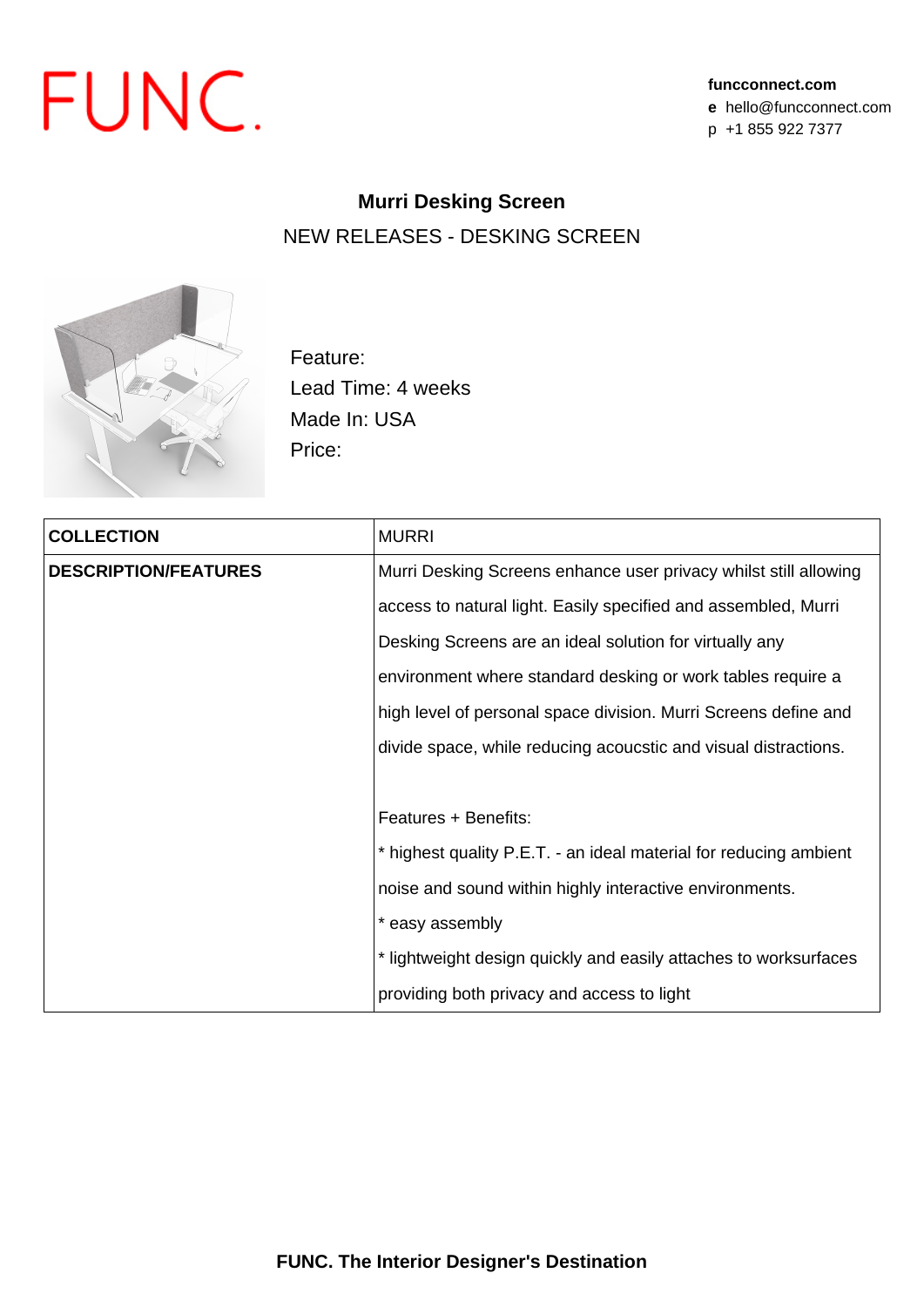## FUNC.

| <b>HOW TO SPECIFY</b>     | 1. Size                                                           |  |  |  |
|---------------------------|-------------------------------------------------------------------|--|--|--|
|                           | 2. Acrylic finish                                                 |  |  |  |
|                           | 3. P.E.T. Color                                                   |  |  |  |
| <b>FINISHES</b>           | * Highest quality P.E.T. - choose from 20 colors                  |  |  |  |
|                           | * Arcylic - Clear or Frosted                                      |  |  |  |
| <b>PRODUCT DIMENSIONS</b> | 48"w x 24"h x 24"d                                                |  |  |  |
|                           | 60"w x 24"h x 24"d                                                |  |  |  |
|                           | 72"w x 24"h x 24"d                                                |  |  |  |
| <b>FIXING</b>             | Includes (5) Shell Clamp Small brackets in White                  |  |  |  |
|                           |                                                                   |  |  |  |
|                           | Installation - screw acrylic panels to PET panels with hardware   |  |  |  |
|                           | provided, assemble shell clamps and screw to desk (screws not     |  |  |  |
|                           | included), fit Murri screen and tighten shell clamps              |  |  |  |
| <b>ADDITIONAL INFO</b>    | For REVIT and CAD files, create an account / log in and go to the |  |  |  |
|                           | product DOWNLOADS tab                                             |  |  |  |
| <b>LEADTIME</b>           | 4 weeks                                                           |  |  |  |
| <b>DESIGNED BY</b>        | Paul James                                                        |  |  |  |
| <b>WARRANTY</b>           | 5 years. See FAQ's for full warranty.                             |  |  |  |
| <b>OPTIONS</b>            | The Murri Desking Screen is available in 20 felt color and 2      |  |  |  |
|                           | acrylic options.                                                  |  |  |  |
|                           |                                                                   |  |  |  |
|                           | P.E.T. Colors - Bark (BR), Cadet (CT), Chambray (CH), Cobalt      |  |  |  |
|                           | (CB), Ecru (EC), Fossil (FL), Frost (FT), Grass (GS), Greige      |  |  |  |
|                           | (GR), Ivory (IY), Linen (LN), Malachite (MA), Mandarin (MN),      |  |  |  |
|                           | Ochre (OE), Pewter (PW), Sky (SY), Slate (SL), Smoke (SE),        |  |  |  |
|                           | Sunshine (SS), Tar (TR)                                           |  |  |  |
|                           |                                                                   |  |  |  |
|                           |                                                                   |  |  |  |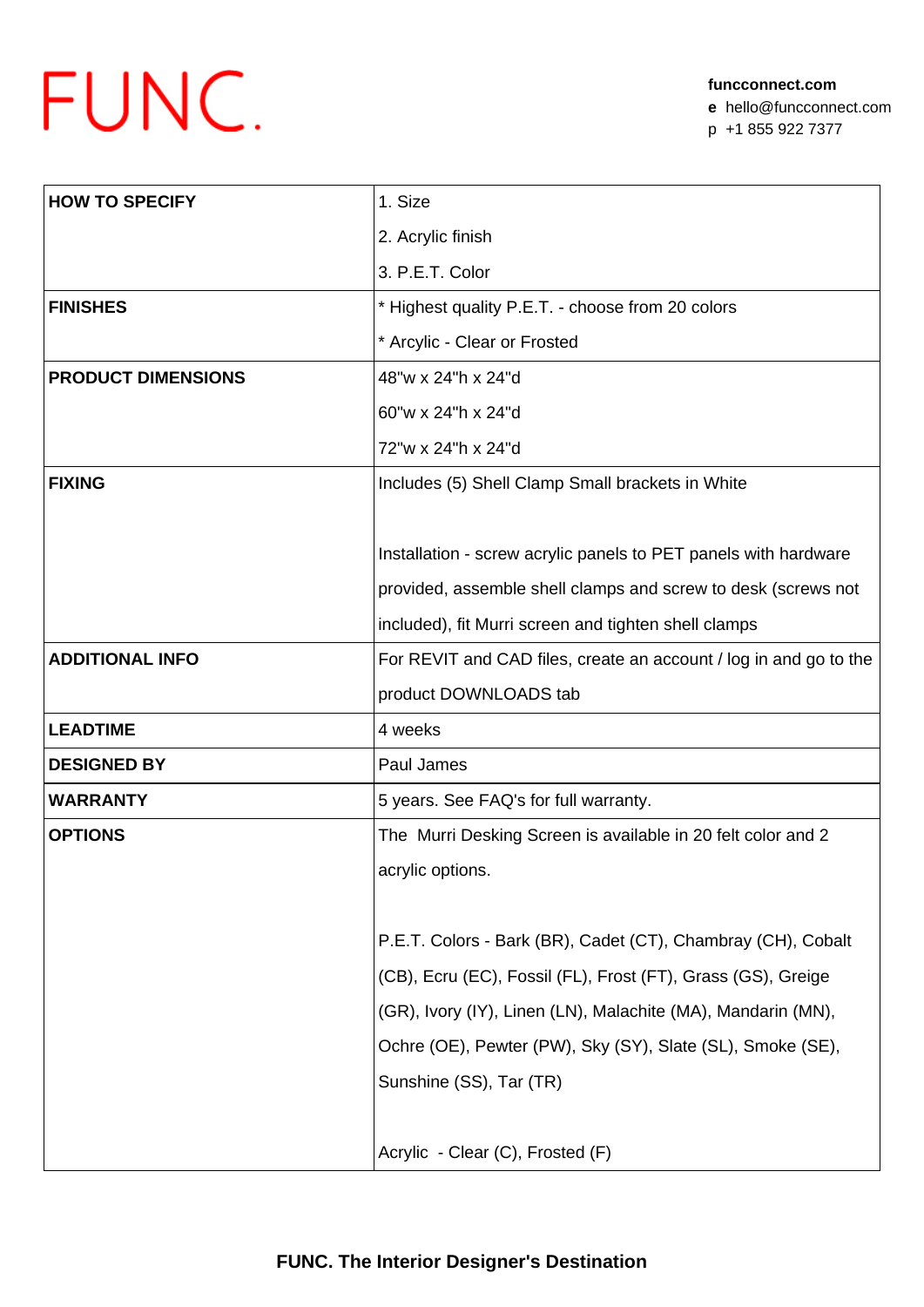

**funcconnect.com e** hello@funcconnect.com p +1 855 922 7377

| <b>SUITABLE FOR</b> | Indoor only                                              |  |  |  |  |
|---------------------|----------------------------------------------------------|--|--|--|--|
| <b>ASSEMBLY</b>     | Ships knock down.                                        |  |  |  |  |
|                     | Assembly required.                                       |  |  |  |  |
| <b>CODES</b>        | FMDS4824, FMDS6024 or FMDS7224                           |  |  |  |  |
|                     |                                                          |  |  |  |  |
|                     | Then add to the end of the model number:                 |  |  |  |  |
|                     | - Acrylic finish                                         |  |  |  |  |
|                     | - P.E.T. Color                                           |  |  |  |  |
|                     |                                                          |  |  |  |  |
|                     | Example: FMDS4824FCT = a Murri Desking Screen in Frosted |  |  |  |  |
|                     | Acrylic and Cadet P.E.T.                                 |  |  |  |  |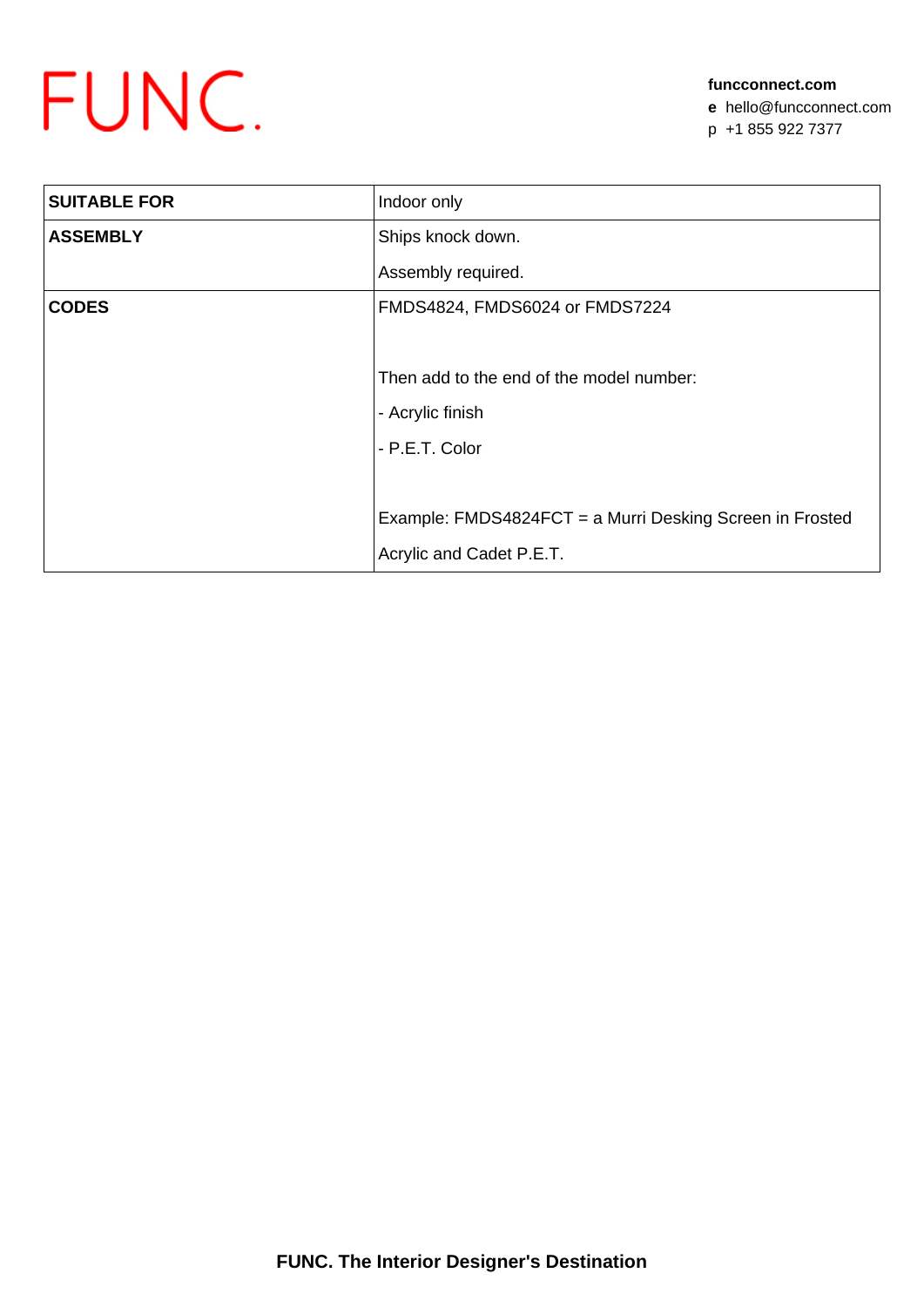

**funcconnect.com e** hello@funcconnect.com p +1 855 922 7377

**CARE INSTRUCTIONS** Vacuum regularly to remove dust.

For stains:

1. Blot excess spills from material quickly as possible. Wipe with a damp cloth.

2. If stain persists, a mild soapy water mixture and damp cloth can be used to rub the stain.

3. If stain still persists, use a polyester carpet shampoo cleaner mixed with water, a damp cloth and apply to the affected area (or as per manufacturer's instructions). Blot well after each application.

Infection Control:

If there is a need for infection control, bleach can be used in accordance with CDC Cleaning and Disinfection instructions. The solution ratio should be 5 tablespoons of bleach to 1 Gallon of water or 4 teaspoons of bleach per quart of water. Spray apply the solution as a mist and then wipe off the surface moisture to help spread the bleach solution

**FUNC. The Interior Designer's Destination**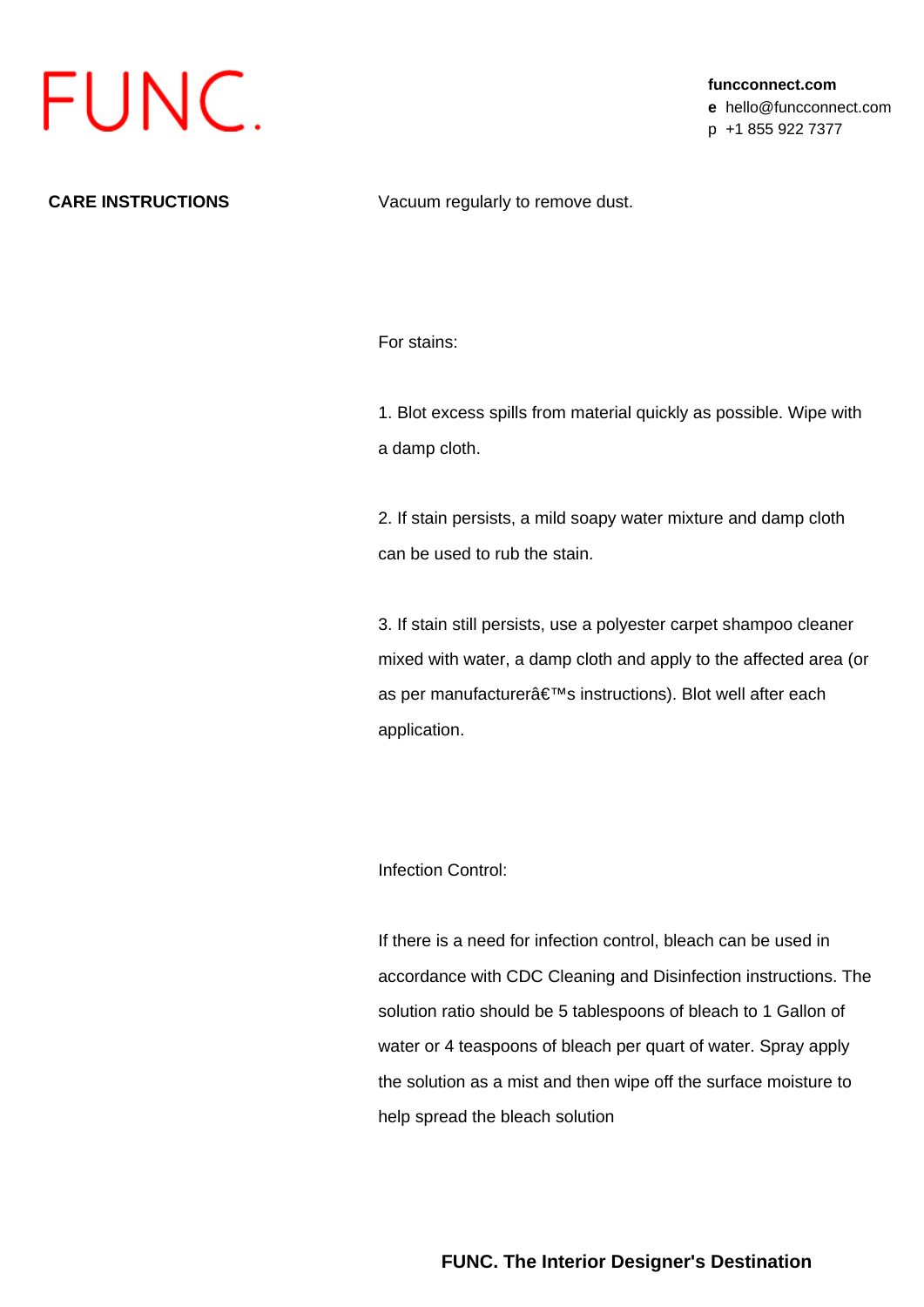

|  |  |  |  | Always try these methods in an inconspicuous place on the |  |  |
|--|--|--|--|-----------------------------------------------------------|--|--|
|  |  |  |  | product prior to trying on a visible area.                |  |  |
|  |  |  |  |                                                           |  |  |
|  |  |  |  |                                                           |  |  |
|  |  |  |  |                                                           |  |  |
|  |  |  |  |                                                           |  |  |
|  |  |  |  |                                                           |  |  |
|  |  |  |  |                                                           |  |  |
|  |  |  |  |                                                           |  |  |
|  |  |  |  |                                                           |  |  |
|  |  |  |  |                                                           |  |  |
|  |  |  |  |                                                           |  |  |
|  |  |  |  |                                                           |  |  |
|  |  |  |  |                                                           |  |  |
|  |  |  |  |                                                           |  |  |
|  |  |  |  |                                                           |  |  |
|  |  |  |  |                                                           |  |  |
|  |  |  |  |                                                           |  |  |
|  |  |  |  |                                                           |  |  |
|  |  |  |  |                                                           |  |  |
|  |  |  |  |                                                           |  |  |
|  |  |  |  |                                                           |  |  |
|  |  |  |  |                                                           |  |  |
|  |  |  |  |                                                           |  |  |
|  |  |  |  |                                                           |  |  |